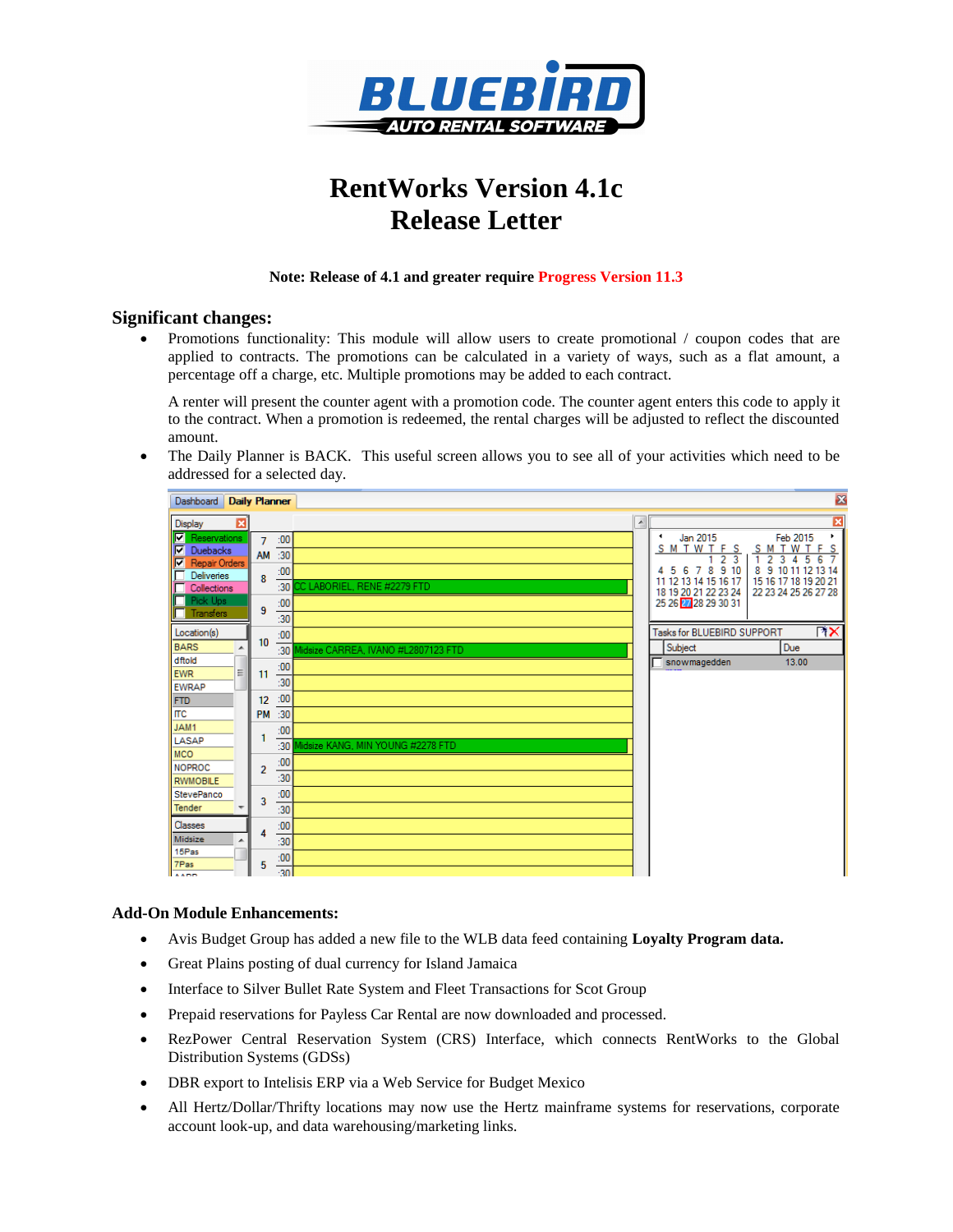## **New Products/Add-on Modules:**

Interface to JumpDrive by BrightLot to transmit the odometer and fuel level to the Check-In screen.

#### **Pending Future Release:**

 The new OE Mobile APP will replace the RW Mobile Webspeed screen. Additional functionality includes Vehicle Status Modify, Utilization, and the ability to scan bar codes with a SmartPhone. Signature Capture is also available for tablets and iPads using eSignDoc.

| SAR#    | Program    | Description                                                                                                   |
|---------|------------|---------------------------------------------------------------------------------------------------------------|
|         |            |                                                                                                               |
| Level 1 |            |                                                                                                               |
| 9359    | Interfaces | Great Plains Jamaican posting – now accepts dual currency                                                     |
| 9422    | Interfaces | Create an interface to Silver Bullet rate system for Scot Group.                                              |
| 9458    | Data Links | Create Payless data warehouse marketing link and parse prepaid information from<br>reservation transmissions. |
| 9463    | Interfaces | Create an import process to convert existing RentWorks rates to the RezPower<br>format.                       |
| 9464    | Interfaces | Create fleet transaction interface to Silver Bullet system (Stage 2)                                          |
| 9475    | Interfaces | New interface to JumpDrive system.                                                                            |
| 9506    | Interfaces | Export contract and DBR data in xml format to Intelisis ERP Web Service.                                      |
| 9551    | Counter    | Convert V3 Day Planner to V4                                                                                  |

# Level 2

| 9421 | Counter     | Fees/taxes/charges deleted on a reservation, reappear when the reservation is       |
|------|-------------|-------------------------------------------------------------------------------------|
|      |             | honored.                                                                            |
| 9451 | Counter     | Add a duration period that a fee or tax is applicable, based on length of rental    |
| 9482 | Interfaces  | Create separate Data translation links for OTA1ACE and OTA1RAW                      |
| 9528 | Interfaces  | Create a web service that will allow Scot Group to add, update and delete Rentworks |
|      |             | fleet records from their internal fleet systems.                                    |
| 9502 | Maintenance | Create a fleet transaction number range.                                            |
| 7421 | Reports     | Invoice processing is asking to over-write an existing file each time an invoice is |
|      |             | processed when output destination is FILE.                                          |
| 9497 | Reports     | Add the ability to Translate Report Titles                                          |
| 9466 | Rezlink     | Allow Budget Rezlink to use currency conversions                                    |

# Level 3

| 2468                                         | Counter | Company lookup not passing the name typed in before lookup                                                           |                                      |
|----------------------------------------------|---------|----------------------------------------------------------------------------------------------------------------------|--------------------------------------|
| 9481                                         | Counter | Miscellaneous Charges and Coverages and Miscellaneous Fees and taxes do not<br>check accuracy of the Min/max days.   |                                      |
| 9487                                         | Counter | Cloning contract does not clone the last payment.                                                                    |                                      |
| 9494                                         | Counter | Changing the "Time" column of the rate details is causing RW to not calculate<br>correctly.                          |                                      |
| 9496                                         | Counter | Rate calculations use lease contract month for all contracts over 61 days when CF<br>A1033 active.                   |                                      |
| 9500                                         | Counter | Enhancements to Scot Gp WebRate lookup                                                                               |                                      |
| 9513                                         | Counter | Customers that do BOTH regular contract and WLB are having problems<br>recalculating the regular contracts on close. |                                      |
| 9534                                         | Counter | Budget sending one way close RAs from the Budget Data Bridge that do not                                             |                                      |
| 200 Mineral Springs Drive<br>Dover, NJ 07801 |         |                                                                                                                      | $(800)$ 304-5805<br>$(973)$ 989-2423 |